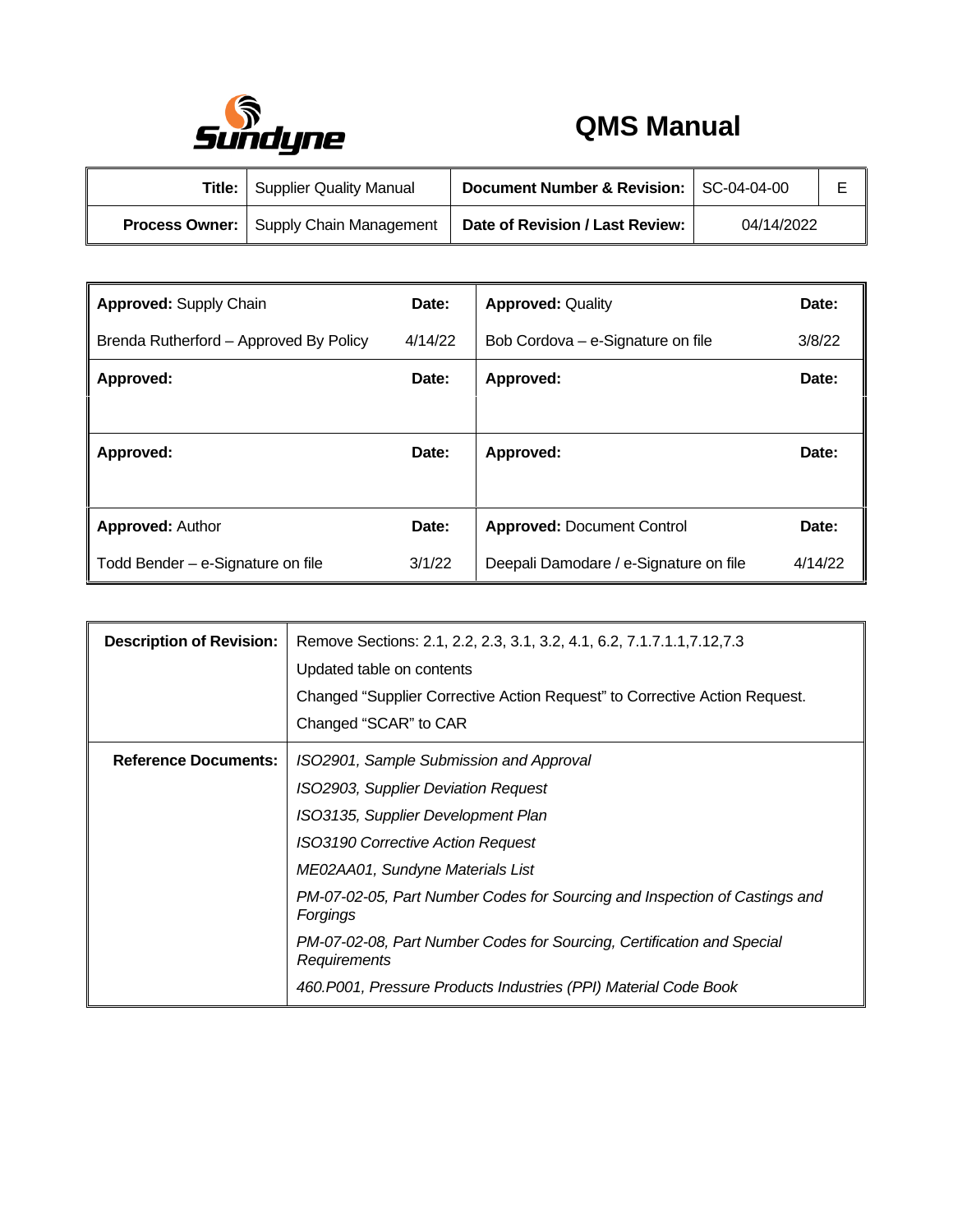# **SUPPLIER QUALITY MANUAL**



## **Sundyne Supplier Mission Statement**

"Sundyne will partner with our Suppliers to ensure on time delivery of high-quality products. We will establish transparent communication, identify opportunities for improvement, and improve processes where needed."

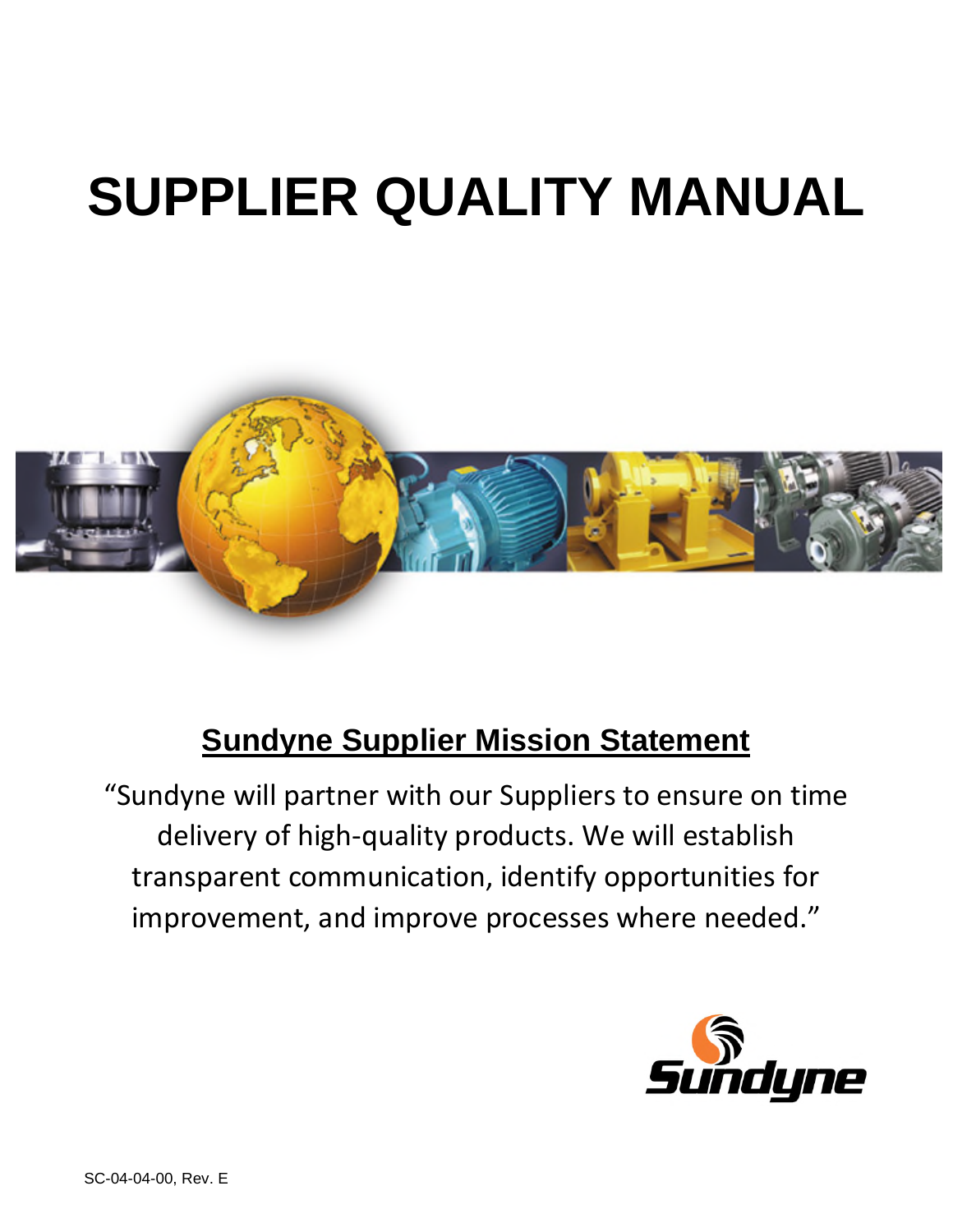### **TABLE OF CONTENTS**

| 1              |                                                      | 3  |
|----------------|------------------------------------------------------|----|
|                | Purpose                                              |    |
|                | Scope                                                |    |
|                | <b>Definitions</b>                                   |    |
|                | <b>Supplier Document Access</b>                      |    |
| $\overline{2}$ |                                                      | 4  |
|                | <b>General Expectations of Suppliers</b>             |    |
|                | <b>Supplier Responsibility</b>                       |    |
| 3              | PRODUCT REQUIREMENTS AND QUALIFICATION PROCESS       | 6  |
|                | <b>Part Specific Requirements</b>                    |    |
|                | Sample Submission and Approval                       |    |
| 4              |                                                      | 9  |
|                | <b>Point of Contact</b>                              |    |
|                | <b>Communication of Product/Service Requirements</b> |    |
|                | Order of Precedence                                  |    |
|                | Order Acceptance                                     |    |
| 5              |                                                      | 11 |
|                | <b>NCM Report</b>                                    |    |
|                | <b>Supplier Corrective Action Request</b>            |    |
|                | <b>Supplier Deviation Request</b>                    |    |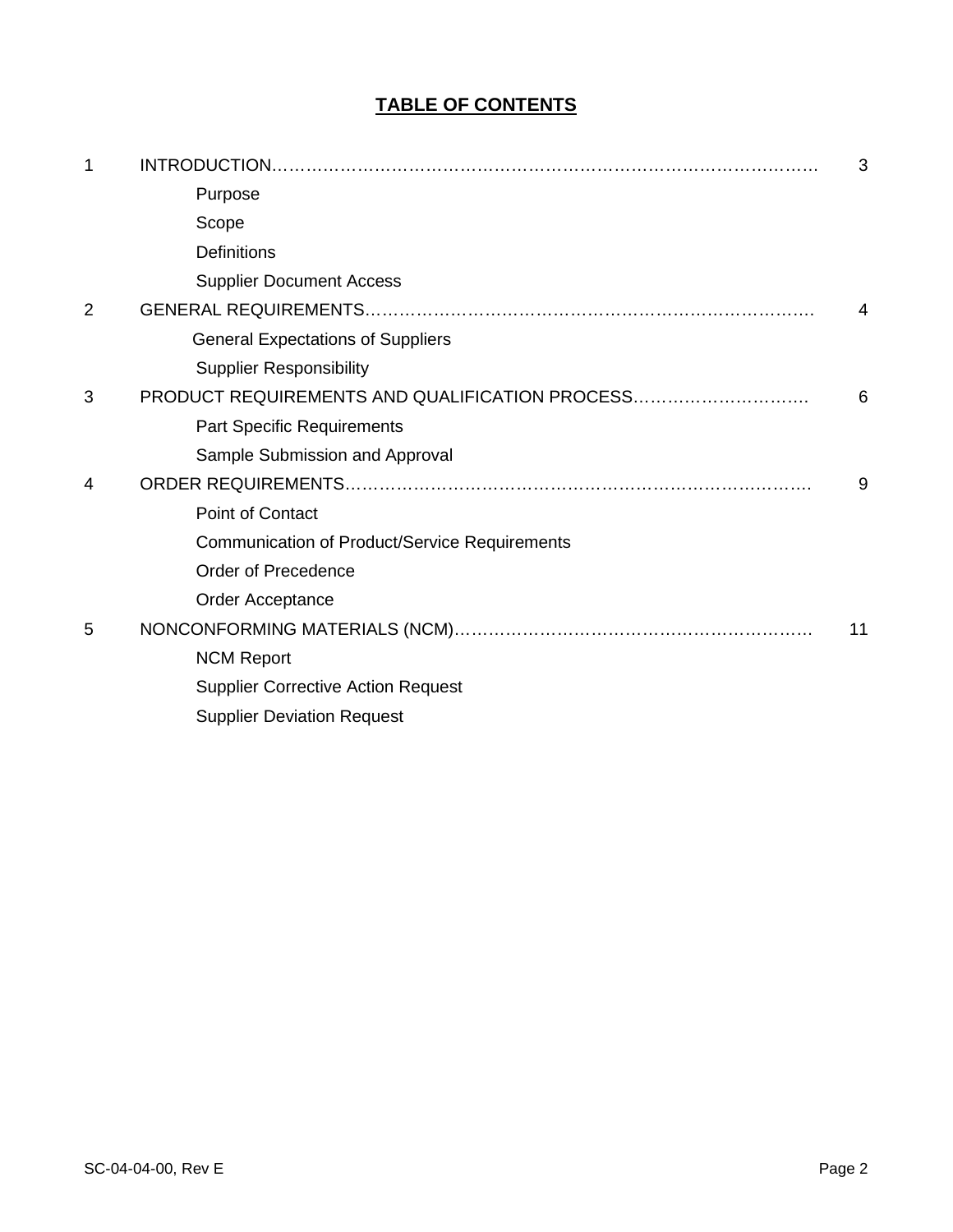#### **1 INTRODUCTION**

#### **1.1 Purpose**

This Supplier Quality Manual is intended to communicate the processes utilized by Sundyne to select, qualify, monitor and improve its suppliers. Sundyne intends for each supplier to carefully review this Quality Manual to ensure that it understands Sundyne's expectations and requirements, and that it can fully comply with them. This Supplier Quality Manual provides a high-level overview of the Sundyne-Supplier relationship.

#### **1.2 Scope**

This Supplier Quality Manual applies to all current and prospective suppliers to Sundyne, in the course of their business with Sundyne. Where appropriate, the Supplier shall also be responsible to communicate these requirements to any sub-tier supplier utilized in fulfillment of a Sundyne requirement.

#### **1.3 Definitions**

Supply Chain Management: The group within Sundyne having responsibility for identifying, selecting, and monitoring, and improving suppliers; for disposition of nonconforming product related to those suppliers; and for purchasing components and services necessary to fulfill Sundyne customer requirements. Supply Chain Management at Sundyne includes both Purchasing and Materials Management. The Purchasing group is made up of Buyers and Supplier Quality and Development roles.

| EC.         | <b>Engineering Change</b>                                                                                                     |
|-------------|-------------------------------------------------------------------------------------------------------------------------------|
| ME02AA01    | (ME02); Defines material specifications and requirements applicable to two-character code<br>included in Sundyne part numbers |
| <b>NCM</b>  | Nonconforming Material report                                                                                                 |
| <b>PIA</b>  | <b>Proprietary Information Agreement</b>                                                                                      |
| PM-07-02-05 | Defines sourcing and inspection requirements for raw castings and forgings                                                    |
| PM-07-02-08 | Defines requirements for material certification and test reports to be provided with<br>purchased product                     |
| PO.         | Purchase Order                                                                                                                |
| QMS         | <b>Quality Management System</b>                                                                                              |
| <b>SDP</b>  | Supplier Development Plan                                                                                                     |
| <b>SDR</b>  | <b>Supplier Deviation Request</b>                                                                                             |
| <b>SCAR</b> | <b>Supplier Corrective Action Request</b>                                                                                     |

The Sundyne Quality Management System (QMS) utilizes terms and definitions included in ISO9001:2015. For additional, Sundyne-specified terms, definitions, and acronyms, refer all inquiries to Purchasing/Supplier Quality.

For the purposes of this manual and all QMS supporting documents, the following apply:

- The words "will", "shall", and "must" indicate a requirement.
- The words "may" and "should" indicate a recommended practice.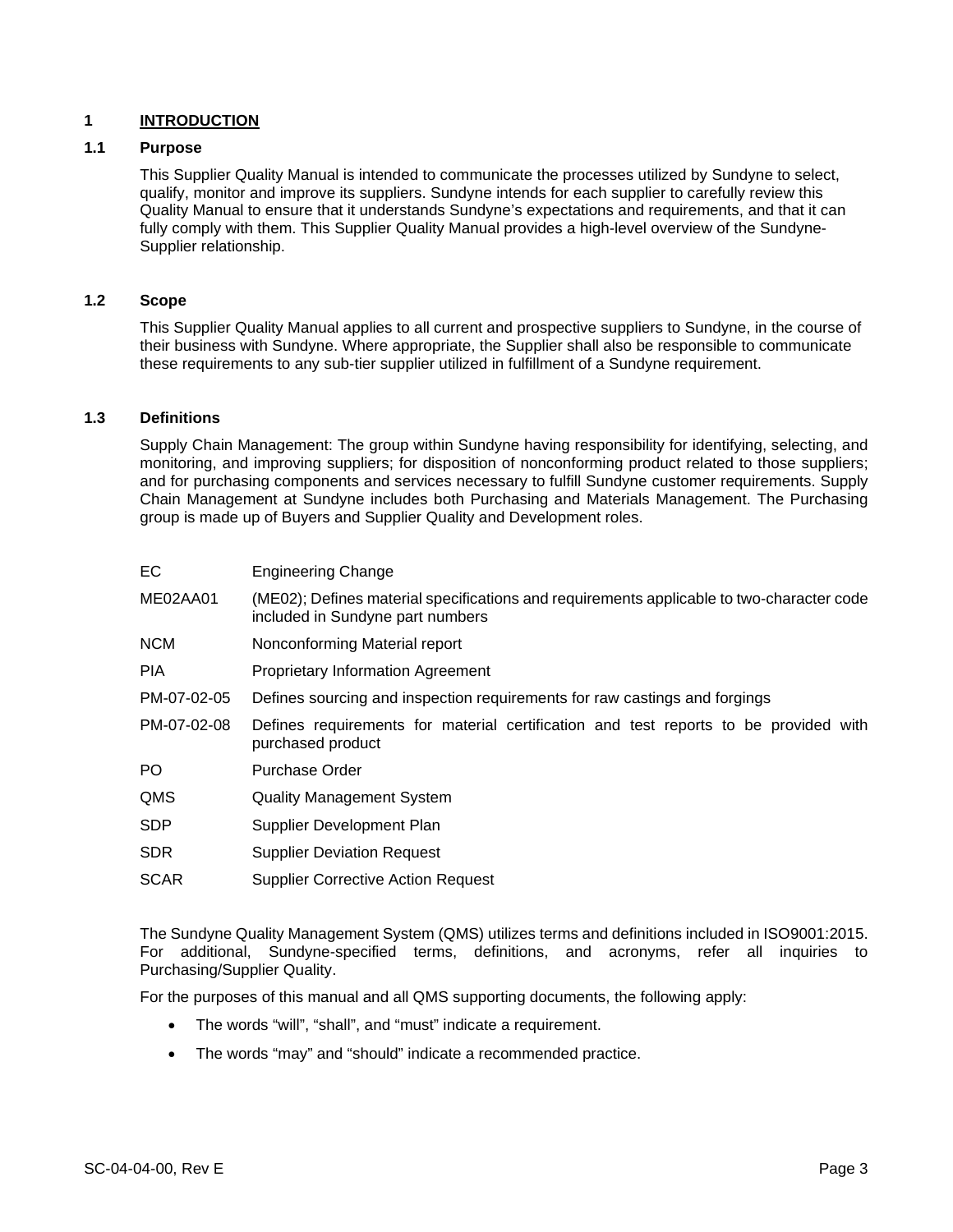#### **1.4 Supplier Document Access**

This manual and other documents listed will be maintained and made available to all suppliers via Sundyne's website: www.sundyne.com, "About Us", "Quality and Accreditations".

|  | Sundyne                                                                                                                             | Rags not loading property? | About Us *   Contact Sundyme Q<br>About<br>Quality and Accreditations  | YouTube |
|--|-------------------------------------------------------------------------------------------------------------------------------------|----------------------------|------------------------------------------------------------------------|---------|
|  | <b>Skid Packages</b><br><b>API Types</b><br><b>Products</b><br><b>Altermarket Services</b><br><b>Resources</b><br><b>Industries</b> | Find                       | Why Sundyne is Better<br>News                                          |         |
|  | <b>SUNDYNE DIRECT DRIVE PUMPS</b>                                                                                                   |                            | Print on Demand                                                        |         |
|  | ÷<br>Sundyne API 610, OH3 and OH5 direct drive pumps<br>are highly reliable and save space in midstream gas                         |                            | Events                                                                 |         |
|  | plants, refineries, petrochemical and chemical<br>production facilities.                                                            |                            | Sundyne Global Locations<br><b>SundQUEST</b>                           |         |
|  | <b>HAVE IT YOUR WAY</b><br><b>Explore the Entire Line of Sundyne Direct Drive Pumps</b>                                             |                            | ERP2WEB                                                                |         |
|  |                                                                                                                                     |                            | <b>Sundyne Careers</b><br>Supplier Terms and<br><b>CALL COMMERCIAL</b> |         |

The website is kept up-to-date with current copies of relevant documentation. Suppliers are encouraged to recommend improvements to the website to their Purchasing contact at Sundyne.

The website may also contain training materials developed by Sundyne to assist suppliers with frequently noted problems or questions.

The following documents which are critical to the success of suppliers' ability to meet Sundyne requirements are not posted on the company website. Sundyne will provide new suppliers with electronic copies of these documents, and Suppliers may request a copy of these at any time:

- ME02AA01 (ME02); Defines material specifications and requirements applicable to two-character code included in Sundyne part numbers
- 460.P001 Pressure Products Industries (PPI) Material Code Book

The following documents which are critical to the success of suppliers' ability to meet Sundyne requirements are posted on the company website.

- PM-07-02-05 Defines sourcing and inspection requirements for raw castings and forgings
- PM-07-02-08 Defines requirements for material certification and test reports to be provided with purchased product

#### **2 GENERAL REQUIREMENTS**

#### **2.1 General Expectations of Suppliers**

The requirements of this Supplier Quality Manual apply to all suppliers who provide goods or services to Sundyne, in the course of provision of such goods or services. It also applies to sub-tier suppliers.

All suppliers to Sundyne should maintain an effective Quality Management System (QMS) as a basic business requirement. The QMS should be based on the philosophy of collaboration and continuous improvement, emphasizing defect prevention and the reduction of variation and waste. Wherever possible, Sundyne prefers suppliers who maintain third party registration to recognized industry standards (i.e., ISO9001, AS9100). A supplier should maintain a basic Quality Management System that includes the following:

- A Quality Manual
- Processes to assess conformity of product prior to shipment to Sundyne
- Processes for control of nonconforming material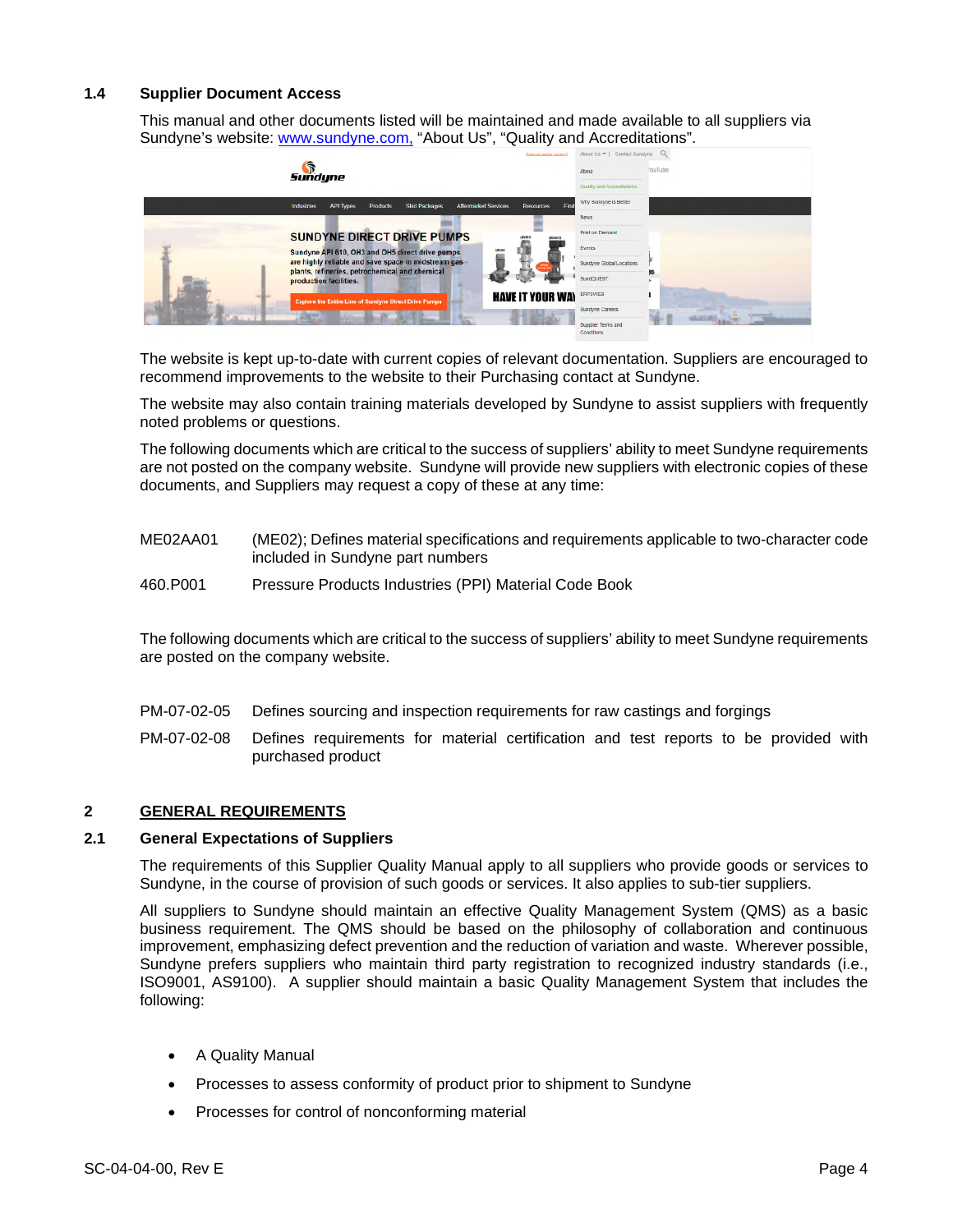- Processes for responding to Corrective Action requests and NCM (defect) reports
- Calibration of inspection equipment/gages

#### **2.2 Supplier Responsibility**

#### **2.2.1 Terms and Conditions**

It is the responsibility of the Supplier to understand and ensure compliance with this Manual and the quality policies, procedures, and work instructions of Sundyne as they apply to business with the Supplier. Work performed by a sub-tier/subcontract supplier, or by an associated business of the Supplier, also shall be bound by these same requirements. Should the Supplier decide to subcontract any portion of work toward fulfillment of a Sundyne Purchase Order or similar agreement, Sundyne shall have right of access to any sites, plants, etc. where such work is being performed. Sundyne also reserves the right to review, approve and audit any such subcontractors. It is the responsibility of the contracting supplier to flow down such requirements as appropriate.

The Supplier Terms and conditions can be found on our website: www.sundyne.com, "About Us', "Supplier Terms and Conditions".



Contact your Purchasing representative with any questions or concerns.

#### **2.2.2 Supplier Confidentiality**

Documents furnished by Sundyne to the supplier are solely for the purpose of doing business with Sundyne. These documents must be controlled by the Supplier and may not be transmitted to others without Sundyne's written consent.

Sundyne may initiate completion of a documented Proprietary Information Agreement (PIA) with the Supplier where business cases dictate it to be appropriate.

#### **2.2.3 Business Gifts / Gratuities**

Sundyne understands that giving business gifts is commonplace and can represent merely a desire to build goodwill. Sundyne, however, has very restrictive policies governing receipt of business gifts by employees who have sourcing authority/procurement responsibility. Purchasing decisions must not be influenced by a conflict of interest and must not be tainted even by the appearance of a conflict of interest.

Employees who have direct purchasing responsibilities, including all Supply Chain Management employees, or any other individual having a role in supplier selection and appraisal, may accept only (a) beverages, light snacks and business meals served during business meetings held at the facilities of suppliers; (b) business meals when in travel status; (c) promotional or advertising items having a truly nominal value; and (d) any other business gift or thing of value over \$25 if reported to and approved in writing by the Business Practices/Compliance Officer of Sundyne.

Sundyne requests that suppliers be cognizant of this policy, and refrain from placing Sundyne employees in situations that may lead to its violation.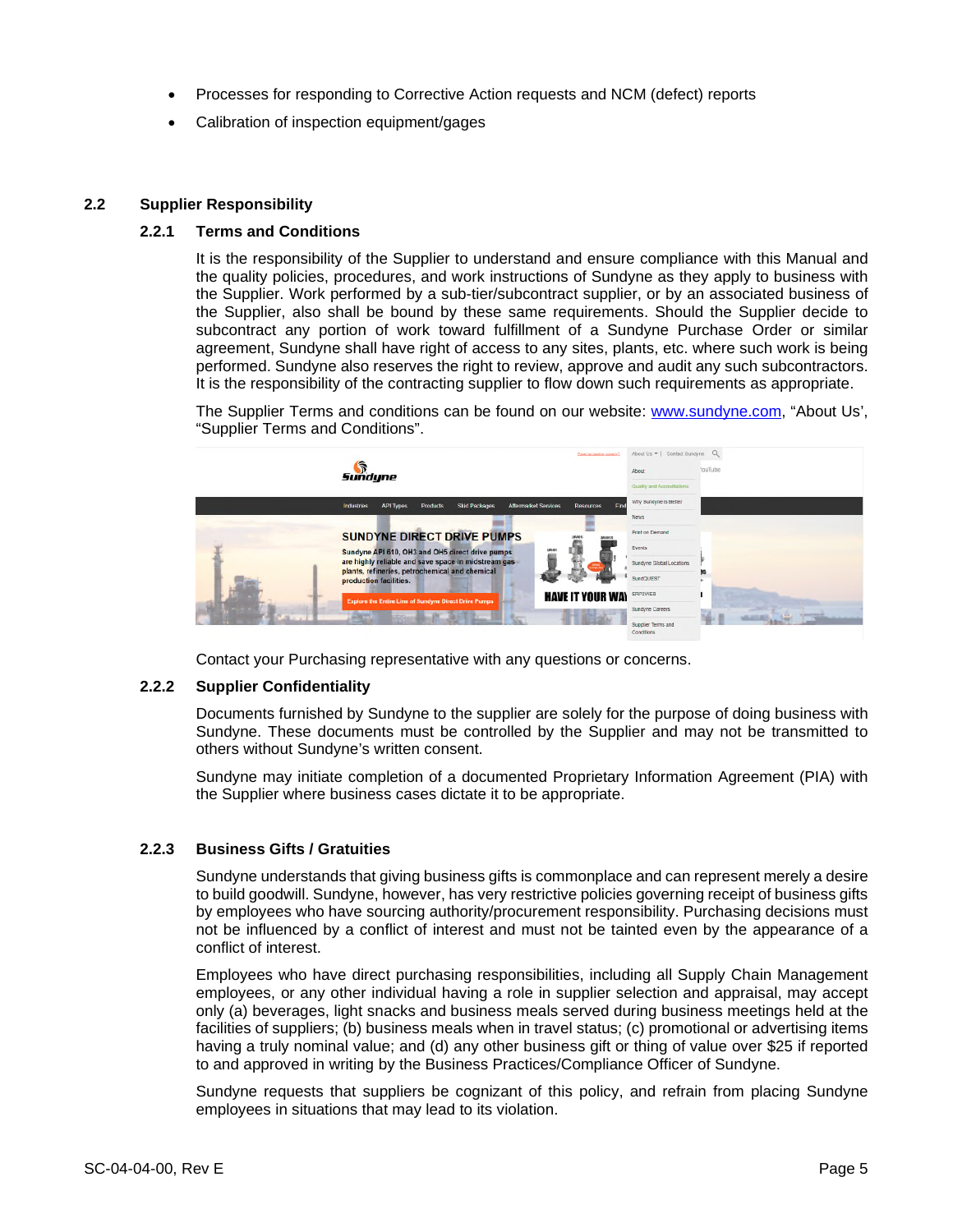All ethics policies including the Gratuities policy are maintained on the Sundyne website at: https://www.sundyne.com/sundyne-standard-terms-and-conditions-of-purchase-americas/

#### **2.2.4 Environment, Health, and Safety**

Sundyne expects suppliers to conduct business with a high degree of integrity and in a socially and environmentally responsible manner. This includes a commitment to several key expectations:

- Provide safe working conditions for all employees, customers and contractors.
- Adhere to all applicable National, Regional, State and Local laws and regulations governing Environment, Health, and Safety.
- Operate in a manner that minimizes the impact to the environment.
- Limit the use of natural resources and promote sustainable natural resource practices.
- Extend and communicate these EH&S expectations to employees, partners, and sub-tier suppliers.

Sundyne maintains a commitment to sustainability and environmentally conscious business and expects the same of its supply base. Suppliers are expected to:

- Identify and control both hazardous substances and substances of concern per international regulation;
- Strive for enhancements in energy-efficient manufacturing methods at their facilities;
- Promote sustainable packaging wherever possible, including reduced, recyclable, or reusable packaging methods; and
- Actively engage Sundyne with suggestions for improvement in these areas where noted by the Supplier.

#### **3 PRODUCT REQUIREMENTS AND QUALIFICATION PROCESS**

#### **3.1 Part Specific Requirements**

Sundyne part requirements are flowed down via various methods.

#### **3.1.1 Part Drawings**

The most basic qualification requirements are flowed down by way of a parts drawing where available. A part drawing may specify requirements related to:

- **Material**
- Dimensional characteristics
- Testing
- **•** Certification
- Inspection

In situations where both the Supplier and Sundyne control differing drawings for a similar product, requirements of the Sundyne drawing shall be considered governing, except where otherwise agreed upon in writing.

#### **3.1.2 Part Specific Requirements – Item Master / Purchase Order Text**

Item Master text prints on the face of each Sundyne Purchase Order. When referenced on a Purchase Order, this text forms a description of requirements that exist in addition to the drawing;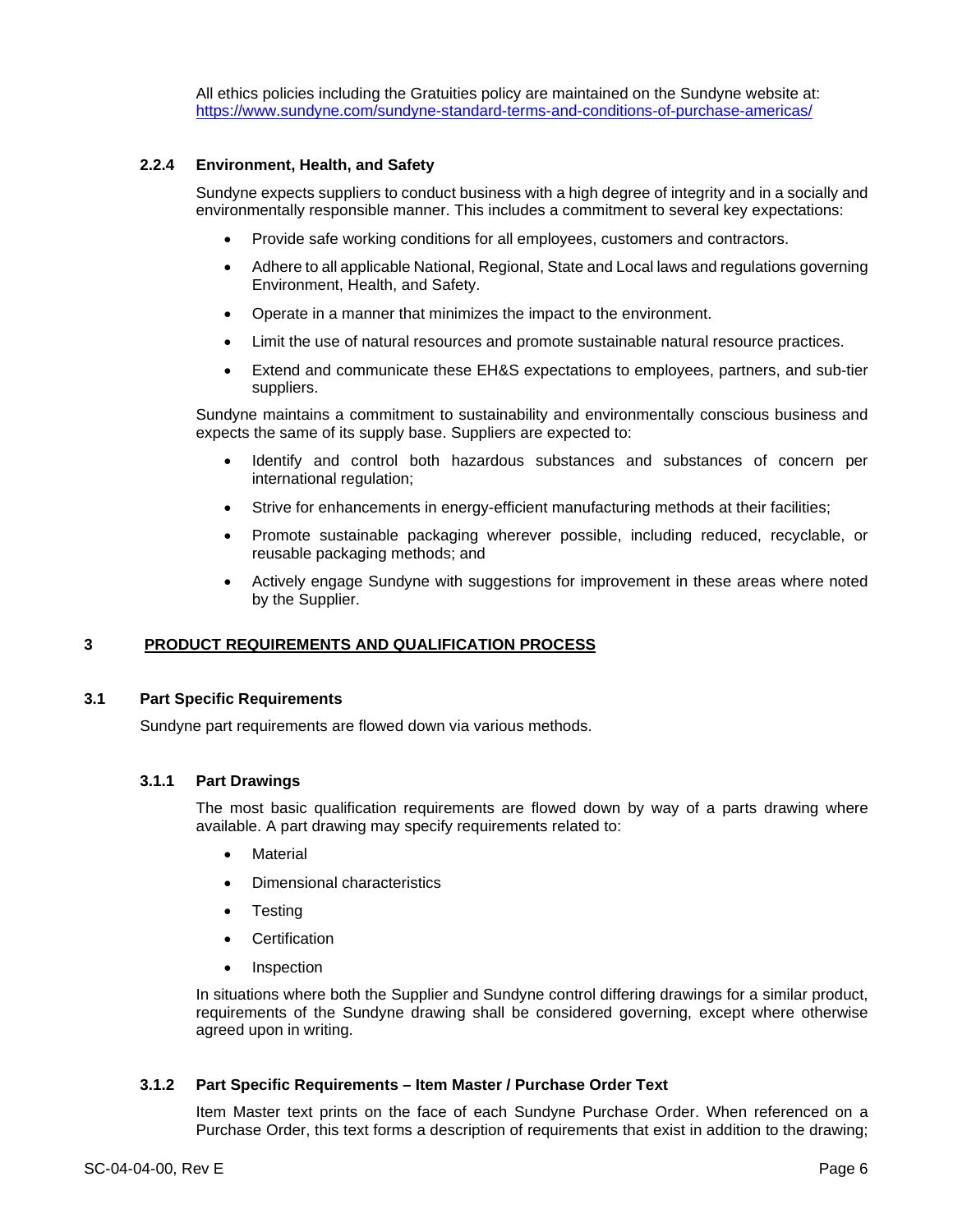where no drawing is available, this text is the primary flow down of requirements. Purchase Order text may also reference previous quotes obtained from the Supplier. When a quote is referenced on the face of a Purchase Order, all stated conditions of the quote shall apply to the relevant Purchase Order.

Supplier contract review processes should pay close attention to Purchase Order text when it appears on the Purchase Order. Failure to comply with stated requirements may result in rejection of products at Sundyne and require replacement at Supplier expense.

#### **3.1.3 Part Specific Requirements – Part Number**

Sundyne utilizes a "smart" part numbering scheme which flows down requirements through the part number characters rather than explicit drawing notes or requirements. Most often, requirements are flowed down by way of a single- or multiple-character alphanumeric suffix applied to the part number. The Supplier should pay specific and exacting attention to the part number flowed down by Sundyne.

Sundyne's QMS maintains three complementary internal procedures, which define internal requirements for part numbering schemes:

*ME02AA01 Sundyne Materials List*

Sundyne part numbers often contain two-digit alphabetical suffixes which define raw material requirements for the product. These reference back to ME02AA01.

- *PM-07-02-05 Part Number Codes for Sourcing and Inspection of Castings and Forgings*
- *PM-07-02-08 Part Number Codes for Sourcing, Certification and Special Requirements*

In addition to raw material suffixes, Sundyne part numbers will often flow down sourcing, certification, inspection and special requirements as defined by PM-07-02-05 and PM-07-02-08. These are also present as alphanumeric part suffixes.

#### **It is crucial that the Supplier take steps to familiarize itself with requirements flowed down in this manner.**

The Supplier is highly encouraged to contact Purchasing/Supplier Quality for assistance in clarifying these requirements prior to commitment to supply.

All certifications, test reports and other documentation required to accompany the product or service should be sent to certs@sundyne.com per the following:

Attached files must use one of the following naming conventions:

[PO #] [Line #] [Part Identifier] or

[PO #]-[Line #]-[Part Identifier]

| [PO#]    | = Sundyne Purchase Order number                                                                                                                   |
|----------|---------------------------------------------------------------------------------------------------------------------------------------------------|
| [Line #] | = Sundyne Purchase Order line number                                                                                                              |
|          | $[Part Identifier] = Heat number when possible; otherwise part number or other specific$<br>identifier (e.g., calibration cert, LPI report, etc.) |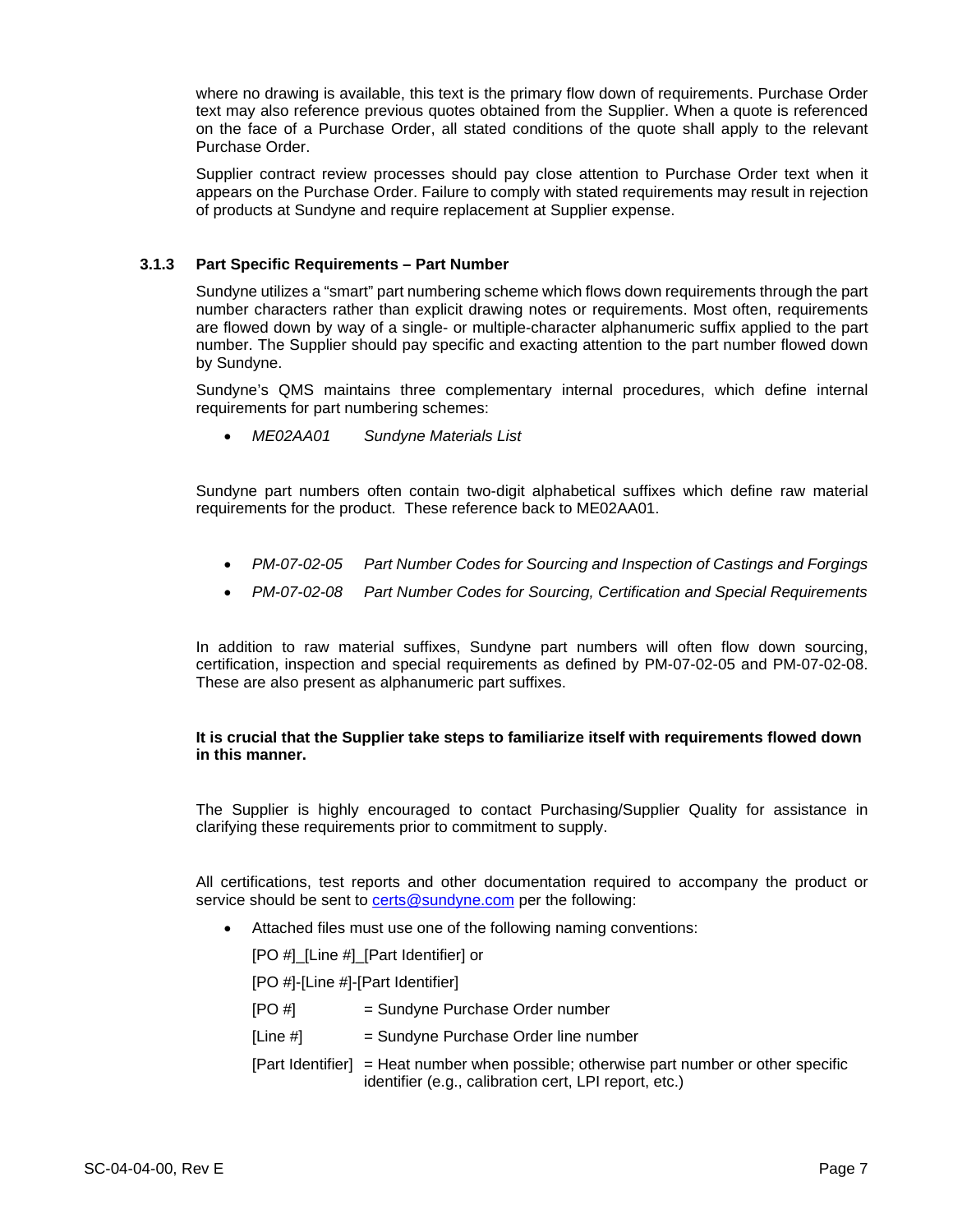*Example*: 1973415\_01\_H3114 or 1973415-01-H3114  $PO# = 1973415$ Line  $# = 1$ Part Identifier =  $H3114$  (heat #)

- Each individual file attachment must follow this naming convention
- Incorrectly named files will be returned to the supplier to correct and re-submit
- The preferred file format is PDF

NOTE: Suppliers who do not have the capability to scan, rename, and send documents must contact the Buyer or Supplier Quality Engineer to request an exemption to send hard copies with the product. Suppliers who send documents electronically can also send hard copies of these documents if they so desire. If a document package file size exceeds 30MB, please coordinate with the buyer to have the certs added to the Sundyne System.

#### **3.1.4 Material Traceability – Part Marking**

Sundyne requires that every piece of raw material be marked or tagged with the Sundyne Purchase Order number, part number and heat number / lot number. This includes all bar stock, pipe, plate, channels and tubing. The physical marking / tagging must agree with the material certification supplied with each order. Factors such as exposure to elements (wind, water, dirt/dust, etc.), surface cleanliness, risk of surface contamination, etc. must be considered when determining the method of marking / tagging.

All other special part marking requirements will be called out in the Purchase Order or drawing.

#### **3.2 Sample Submission and Approval**

When qualifying a new product, or a first run of an existing product at a new supplier, the overall process may be defined by the Sample Submission and Approval (SSA) and associated attachments (see *ISO2901)*. Sundyne Purchasing/Supplier Quality defines the requirements of the SSA and serves as the approving party for product qualification. It is important that the Supplier and Sundyne work to clarify qualification expectations when the SSA is issued, and prior to commencement of production operations, where appropriate. During qualification, unless specifically dictated in writing by Sundyne, the Supplier should not proceed with production runs until full qualification approval is given.

The SSA serves to flow down additional qualification requirements, beyond those flowed down by Section 4.2 above. Typically, the SSA will specify product/material test, Quality Management System, and/or documentation requirements that are necessary to demonstrate conformity as part of the qualification process.

The SSA may specify requirements for any or all the following as part of the Product Qualification Process:

- Sample Pieces
- Dimensional Analysis
- Material Test Results
- Performance Test Results
- Reliability Test Results
- Process Capability Study
- Design FMEA
- Process FMEA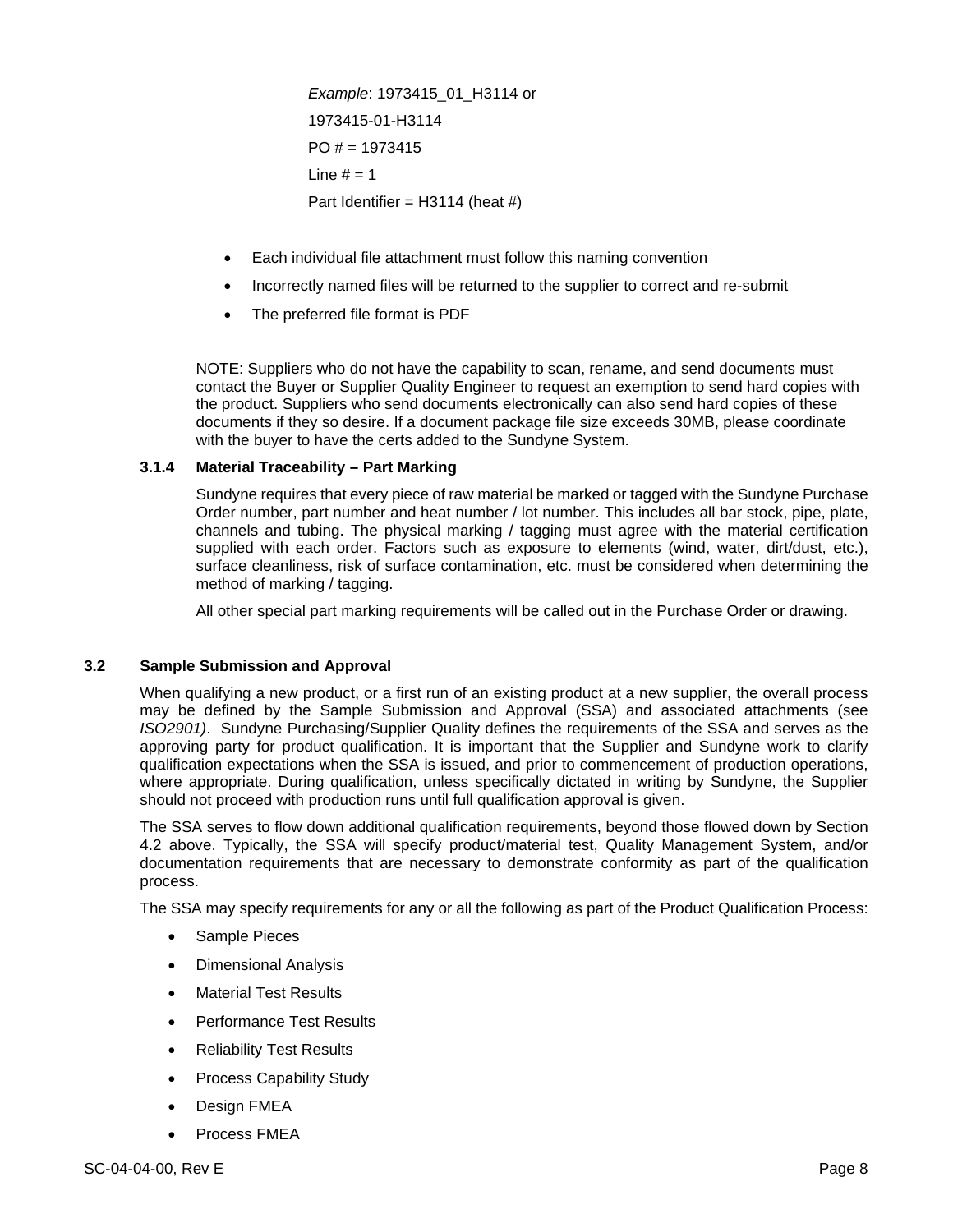- Control Plan
- Gage R&R
- Supplier Survey
- Other requirements

Details regarding any of the above are available from Purchasing/Supplier Quality personnel and should be provided when the SSA is first submitted.

Where the SSA specifies requirements for submission of various test results, the Supplier may submit reports in acceptable industry-standard formats.

Where the SSA specifies requirements for higher-level analyses (Process Capability, FMEA, Gage R&R), the Supplier may utilize Sundyne-provided reporting formats available on the Sundyne website or from Purchasing/Supplier Quality. Alternatively, the Supplier may utilize its own reporting format with prior approval from Sundyne.

All qualification requirements are flowed down via the Purchase Order as appropriate.

Visit the Sundyne website at www.sundyne.com to obtain copies of required forms.

#### **4 ORDER REQUIREMENTS**

#### **4.1 Point of Contact**

While the processes in this manual attempt to reduce the number of individuals a supplier must work with, the need for speedy and efficient resolution of issues may require direct communications between different parties at Sundyne and at the Supplier. In general, the Sundyne Commodity Manager/Buyer with whom the supplier regularly deals is the primary contact for all matters regarding Sundyne contracts. For technical support, Corrective Action Requests, Supplier Deviation Requests, and other quality related matters, Supplier Quality should be the primary contact.

Sundyne expects the Supplier to provide the names and contact information of Sales/Customer Service, Quality, Engineering, and Warranty focal points at their location.

#### **4.2 Communication of Product/Service Requirements**

#### **4.2.1 Purchase Orders**

The relationship between Sundyne and its Suppliers typically is comprised of discrete Purchase Orders. The Purchase Order will specify:

- The product(s) and/or service(s) to be purchased;
- Requirements supplemental to those defined on the part drawing
- Quantities purchased;
- Delivery expectations;
- Product/service acceptance requirements; and
- Terms and conditions of purchase.

The text information provided with the Purchase Orders may also be used to control the configuration of our parts. On parts with accompanying drawings, Purchase Order text may be used to supplement or modify drawing information. See Section 3.1 above for further details regarding product requirements.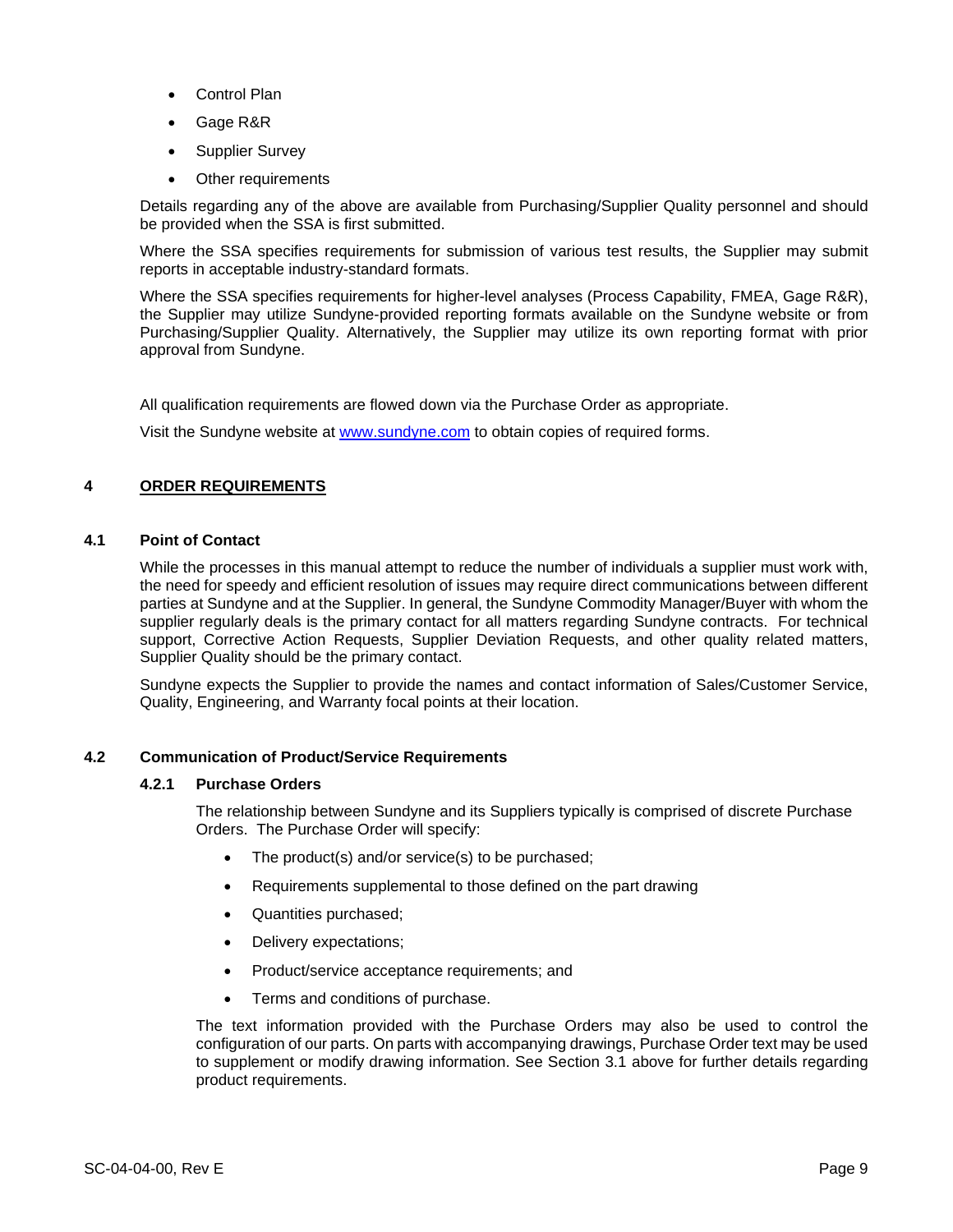*It is critical that the Supplier make note of Sundyne part numbering schemes, suffixes, and PO text descriptions. These are used to define product requirements either in full or in complement to drawing requirements.* 

Guidance is available on the Sundyne Supplier Website or from Purchasing/Supplier Quality. It is the Supplier's responsibility to determine product requirements prior to contract acceptance.

Where no product drawing exists, Purchase Order text is the governing document and should provide sufficient information for the Supplier to respond. It is the Supplier's responsibility to resolve any lack of clarity regarding order requirements prior to the acceptance of the Purchase Order.

#### **4.2.2 Other Agreements**

Sundyne maintains different types of agreements with the supply base to ensure more stable flow of supply, higher quality, and price advantages. While these relationships may be initiated by Sundyne, Sundyne encourages its suppliers to identify opportunities for mutually advantageous business relationships.

Some of these relationships include:

- Consignment Agreements
- Long Term Agreements
- Kanban
- Vendor Managed Inventory
- Blanket Purchase Orders

Where such arrangements exist, discrete Purchase Orders may not be issued prior to the provision of goods or services to Sundyne. Sundyne shall work with the Supplier to establish scheduling, pricing, delivery terms, etc. All such arrangements shall be fully documented in writing.

#### **4.3 Order of Precedence**

In cases of conflict between requirements, suppliers shall respect the following hierarchy:

- 1. Supplier Deviation Requests (see 6.3 below)
- 2. Sundyne Purchase Order.
- 3. Sundyne part drawing/part-specific requirements
	- Note that part-specific requirements may be referenced in several different formats. See Section 4.2 above.
- 4. Sundyne proprietary testing/qualification/configuration specification.
	- In some cases, Sundyne will provide a proprietary specification defining specific product configuration details. This Sundyne Specification document will be referenced on the drawing or in the Purchase Order text. The Supplier is responsible for ensuring compliance to the Sundyne specification, including any requirements it places on sub-tier or subcontract sources per other sections of this Quality Manual.
- 5. Industry specification.
	- Industry-standard specifications are used whenever possible. Suppliers may find reference to ASTM, DIN, JIS, BS and other international standards organizations. It is the responsibility of the Supplier to ensure compliance with the current version of any stated specification. Sundyne will not provide the Supplier with copies of industry standards.
- 6. This Quality Manual and associated requirements flowed down herein.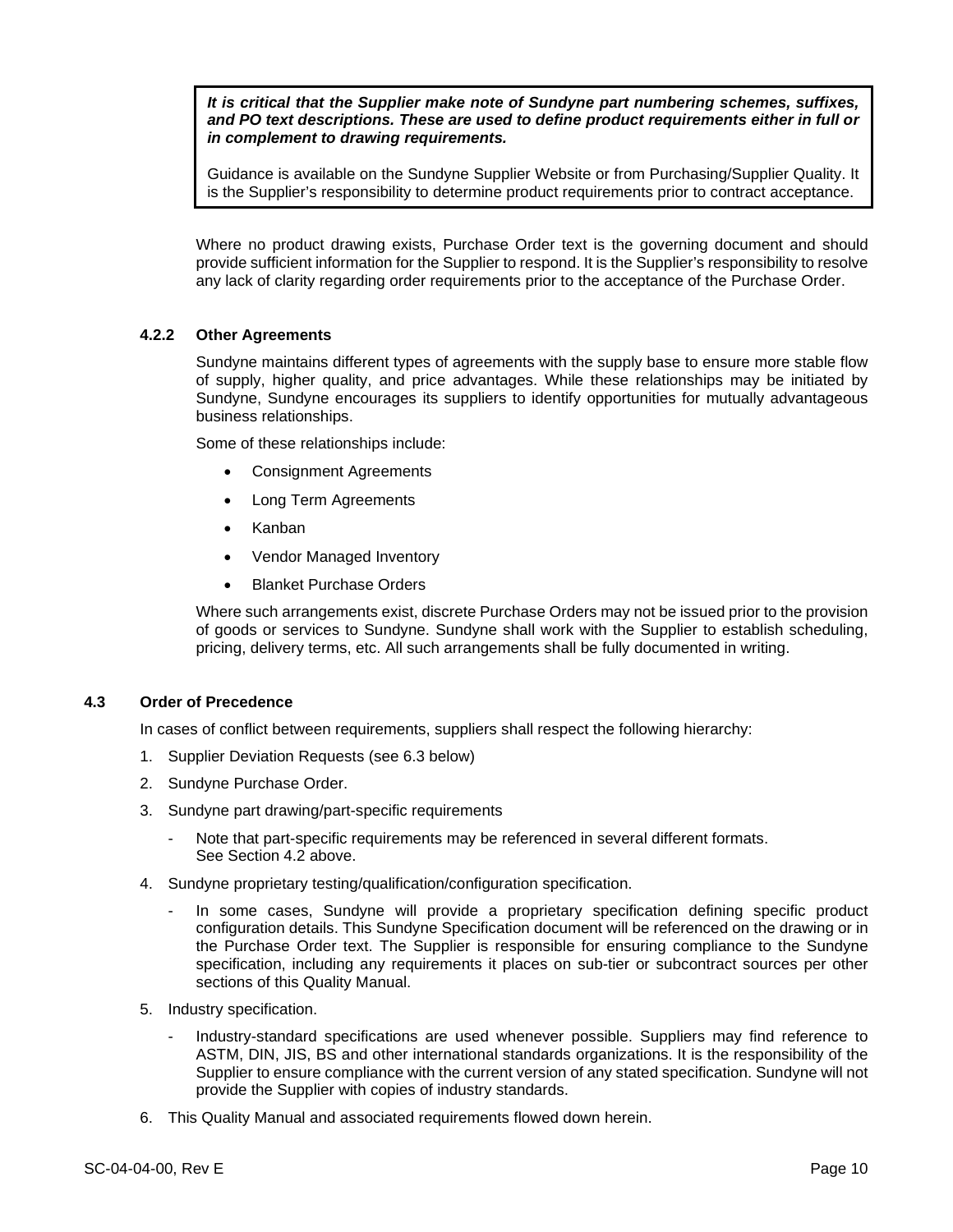The Supplier shall address any unclear hierarchical conflicts with their Sundyne Commodity Manager/Buyer prior to the acceptance of any contract.

#### **4.4 Order Acceptance**

Once the Supplier has determined all product or service requirements, and confirmed their ability to meet them, the Supplier shall confirm its commitment to supply the product or service. The Supplier should work with their Sundyne Buyer to agree upon a communication method. Sundyne's agreement to the supply contract shall be in writing. Verbal commitment never constitutes a contract.

When confirming its ability to supply per Sundyne's requirements, the Supplier must provide a confirmation of cost and delivery to Sundyne. If delivery date cannot be confirmed at the time of order acceptance, the Supplier shall be responsible for working with the Buyer to agree upon a course of action. The Supplier's confirmed committed receipt date shall be used in assessing Supplier On-Time Delivery (OTD) per Section 7 below. Therefore, it is critical that the Supplier provide an accurate committed receipt date to Sundyne to facilitate reliable planning against material requirements. The Supplier is responsible for coordinating its own Ship Date with Sundyne's expected receipt date.

Suppliers shall be solely responsible for the quality performance of the logistical supply chain, except where Sundyne specifies a transit carrier and bears all costs of transit.

#### **5 NONCONFORMING MATERIALS (NCM)**

#### **5.1 NCM Report**

Sundyne uses a process called NCM to document all product or service nonconformities, commonly referred to as "escapes." Examples of supplier-related occurrences that may result in a documented escape include:

- Material and test certifications are unavailable at the point of receiving inspection
- Material and test certifications are incomplete or incorrect
- A product is received physically damaged
- The wrong product is received
- Product does not conform to dimensional requirements
- A Sundyne subcontractor discovers a defect in Supplier's product
- A Sundyne customer discovers a defect in Supplier's product
- Sundyne discovers a defect in Supplier's product after receipt and during product realization

When an escape is determined to be caused by the Supplier, Supplier Quality may contact the Supplier for resolution. Depending on the disposition of the product/service, the complexity involved in correcting the error, and Sundyne's material requirements, one or more of the following dispositions may be given:

- Rework
- Scrap
- Return to Vendor (RTV)
- Use as Is (UAI)

Where Sundyne dispositions an escape event as Rework, the Supplier may be responsible for remuneration of costs incurred by Sundyne for the rework. Any such requirement will be communicated by Purchasing prior to the commencement of such rework operations.

Where Sundyne dispositions an escape event as RTV, the Supplier may be solely responsible for bearing costs of replacement, including return freight, provision of replacement product, and/or remuneration of product costs. Any such responsibility will be communicated by Purchasing prior to destruction or return of product. Sundyne requires documented Return Material Authorizations (RMA) for any product physically returned to the Supplier. The Supplier must maintain a process for providing such documentation.